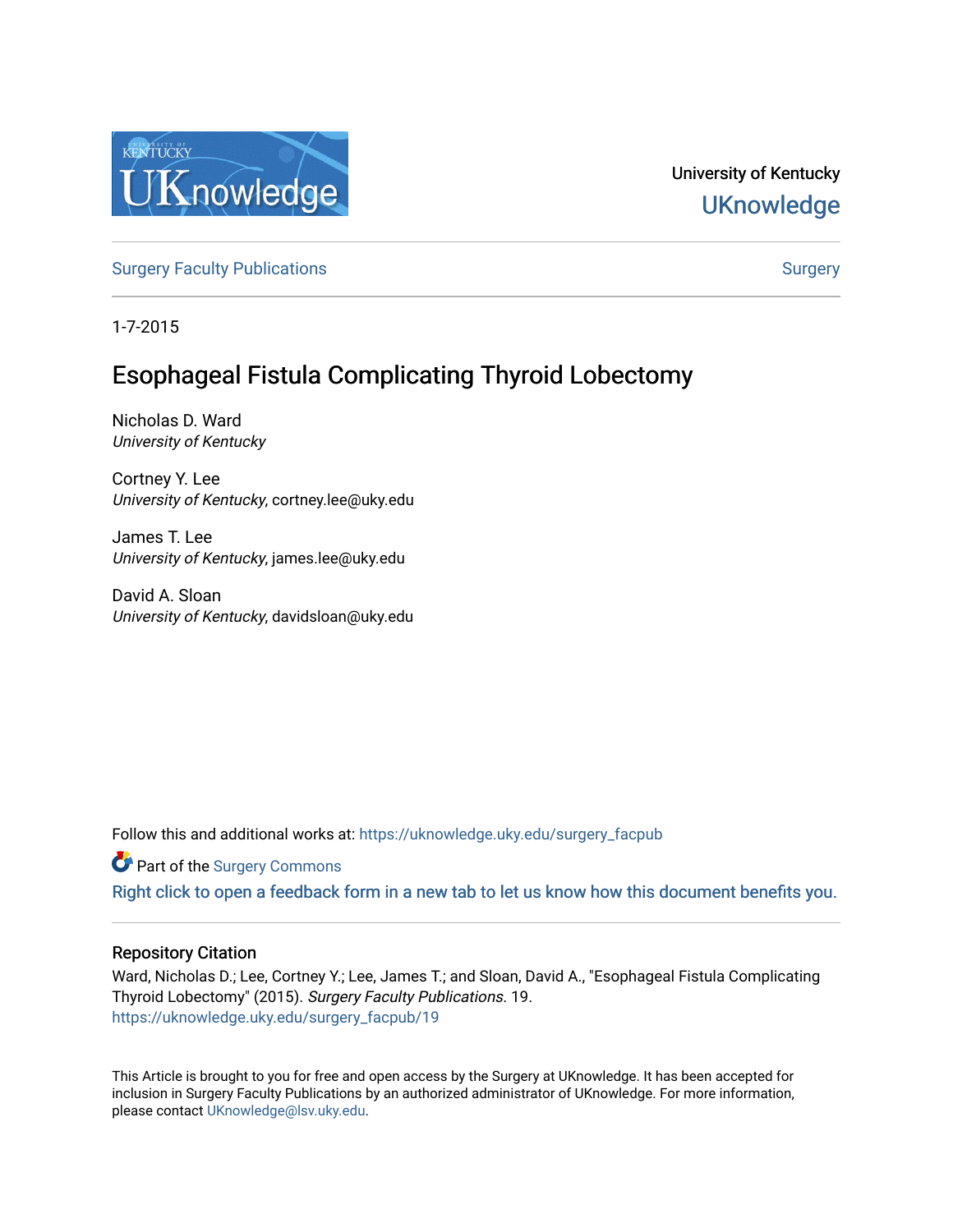# Esophageal Fistula Complicating Thyroid Lobectomy

Digital Object Identifier (DOI) http://dx.doi.org/10.1093/jscr/rju136

## Notes/Citation Information

Published in The Journal of Surgical Case Reports, v. 2015, no. 1, p. 1-3.

Published by Oxford University Press and JSCR Publishing Ltd. All rights reserved. © The Author 2015. This is an Open Access article distributed under the terms of the Creative Commons Attribution Non-Commercial License ([http://creativecommons.org/licenses/by-nc/4.0/\)](http://creativecommons.org/licenses/by-nc/4.0/), which permits non-commercial re-use, distribution, and reproduction in any medium, provided the original work is properly cited. For commercial re-use, please contact journals.permissions@oup.com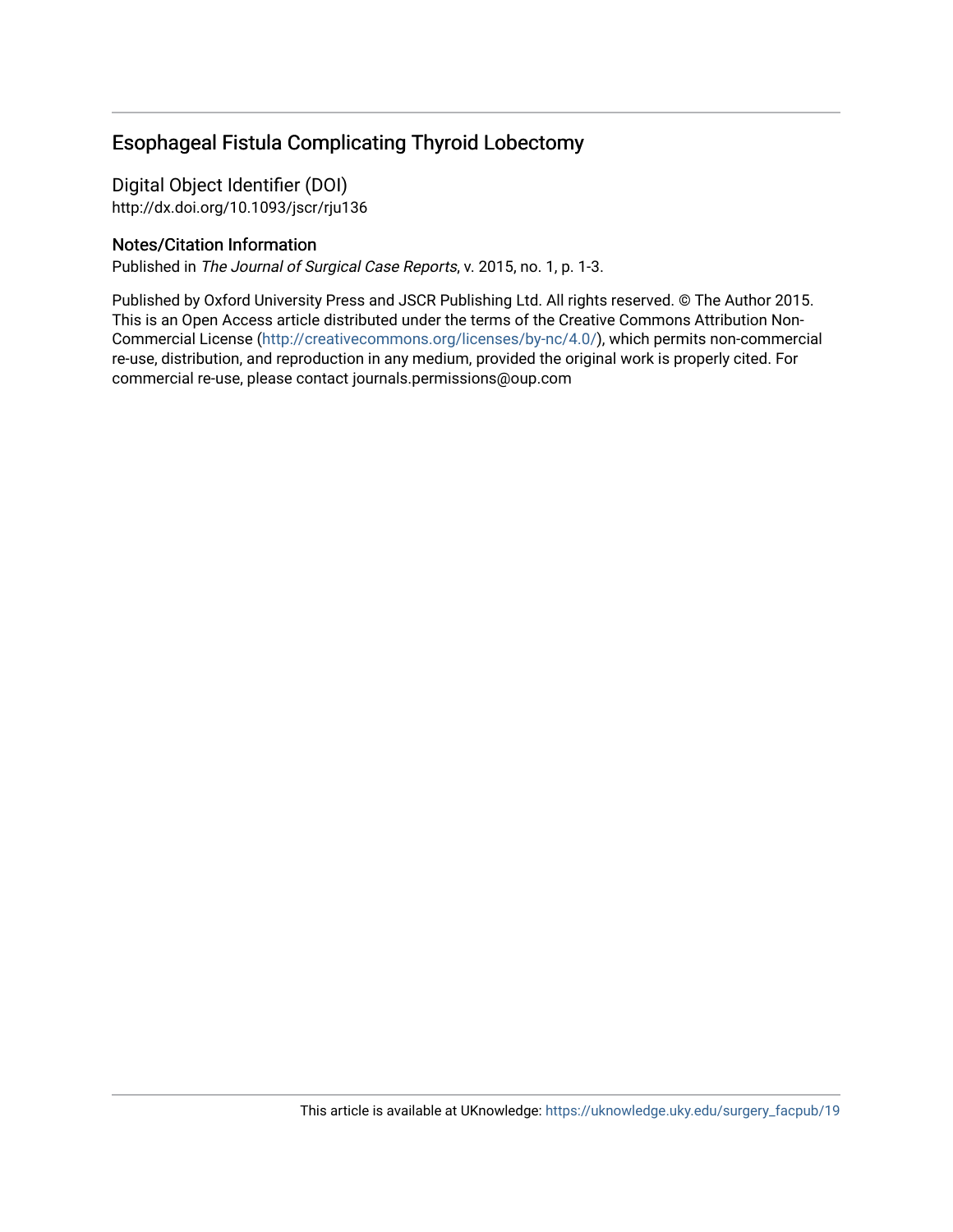

doi: 10.1093/jscr/rju136 Case Report

### CASE REPORT

# Esophageal fistula complicating thyroid lobectomy

Nicholas D. Ward<sup>1</sup>, Cortney Y. Lee<sup>2</sup>, James T. Lee<sup>3</sup>, and David A. Sloan<sup>2,\*</sup>

 $^{\rm 1}$ Graduate Medical Education, General Surgery Residency Program, University of Kentucky, Lexington, KY, USA,  $^2$ Department of Surgery, Section of Endocrine Surgery, University of Kentucky, Lexington, KY, USA, and  $^3$ Department of Radiology, University of Kentucky, Lexington, KY, USA

\*Correspondence address. Division of General Surgery, Section of Endocrine Surgery, University of Kentucky College of Medicine, UK Good Samaritan Hospital, 125 East Maxwell Street, Suite 302, Lexington, KY 40508, USA. Tel: +1-859-218-2782; Fax: +1-859-257-0511; E-mail: dasloa0@uky.edu

#### Abstract

Thyroidectomy is associated with low morbidity and mortality. Esophageal perforation following thyroidectomy has been reported only three times previously, with subsequent fistulization occurring in two of these cases. The authors present the first such case report in the English-speaking literature.

#### INTRODUCTION

Esophageal perforation is associated with high morbidity and mortality, varying from 5 to 31% [[1\]](#page-4-0). Perforation of the cervical esophagus is most commonly a complication of endoesophageal procedures or intubation [\[2](#page-4-0), [3](#page-4-0)], but can also result from injury during operations directly involving or in close proximity to the esophagus. The development of esophago-cutaneous fistula has been reported secondary to esophageal perforation [[4](#page-4-0)], following penetrating trauma and esophagectomy and as a consequence of anastomotic leak. Esophageal perforation during thyroid surgery has only been reported three times in the literature, with subsequent fistulization occurring only twice [[5](#page-4-0)–[7\]](#page-4-0).

#### CASE REPORT

A 56-year-old female was noted to have a solitary left thyroid nodule, discovered incidentally on CT scan following neck trauma. The patient's past medical history was significant for hypertension, hyperlipidemia, gastroesophageal reflux and depression. The patient reported no symptoms of dysphagia, history of neck irradiation or symptoms of thyroid dysfunction and denied family history of thyroid disease, including thyroid cancer. Neck ultrasound demonstrated a dominant, heterogeneous, 2.9-cm solid nodule with microcalcifications. Ultrasound-guided, fine-needle

aspiration cytology revealed a follicular lesion of undetermined significance. The patient was referred to a local general surgeon and underwent left thyroid lobectomy. According to the operative report, the recurrent laryngeal nerve was identified and preserved throughout its course. The patient tolerated the procedure well and was noted to have normal speech following the operation.

The original thyroid lobectomy operation was performed by a general surgeon who typically performs half-dozen thyroidectomies a year at a rural hospital. The surgeon described the original operation as 'uneventful' in a letter accompanying the patient, and a detailed review of the operative report by the authors reveals no mention of any inflammatory reaction or fibrosis surrounding the tumor. The original pathology report describes a well-differentiated papillary thyroid carcinoma 3.0 × 2.5 × 1.5 cm (Staging classification T2 N0 M0). There was no lymphatic or vascular invasion (V0). There was no extra capsular extension and margins were negative (R0). A normal parathyroid gland was identified, but no lymph nodes were seen.

On the third postoperative day, however, the patient returned to the surgeon's office with complaints of neck pain and swelling. A CT scan of the neck performed at that time revealed a 7.7 × 3.7 cm fluid collection in the left neck (Fig. [1\)](#page-3-0). The patient was taken emergently to the operating room, where upon opening the incision a large amount of purulent fluid was evacuated. There was a

Received: October 10, 2014. Revised: November 19, 2014. Accepted: November 22, 2014

Published by Oxford University Press and JSCR Publishing Ltd. All rights reserved. © The Author 2015.

This is an Open Access article distributed under the terms of the Creative Commons Attribution Non-Commercial License ([http://creativecommons.org/](http://creativecommons.org/licenses/by-nc/4.0/) [licenses/by-nc/4.0/\)](http://creativecommons.org/licenses/by-nc/4.0/), which permits non-commercial re-use, distribution, and reproduction in any medium, provided the original work is properly cited. For commercial re-use, please contact journals.permissions@oup.com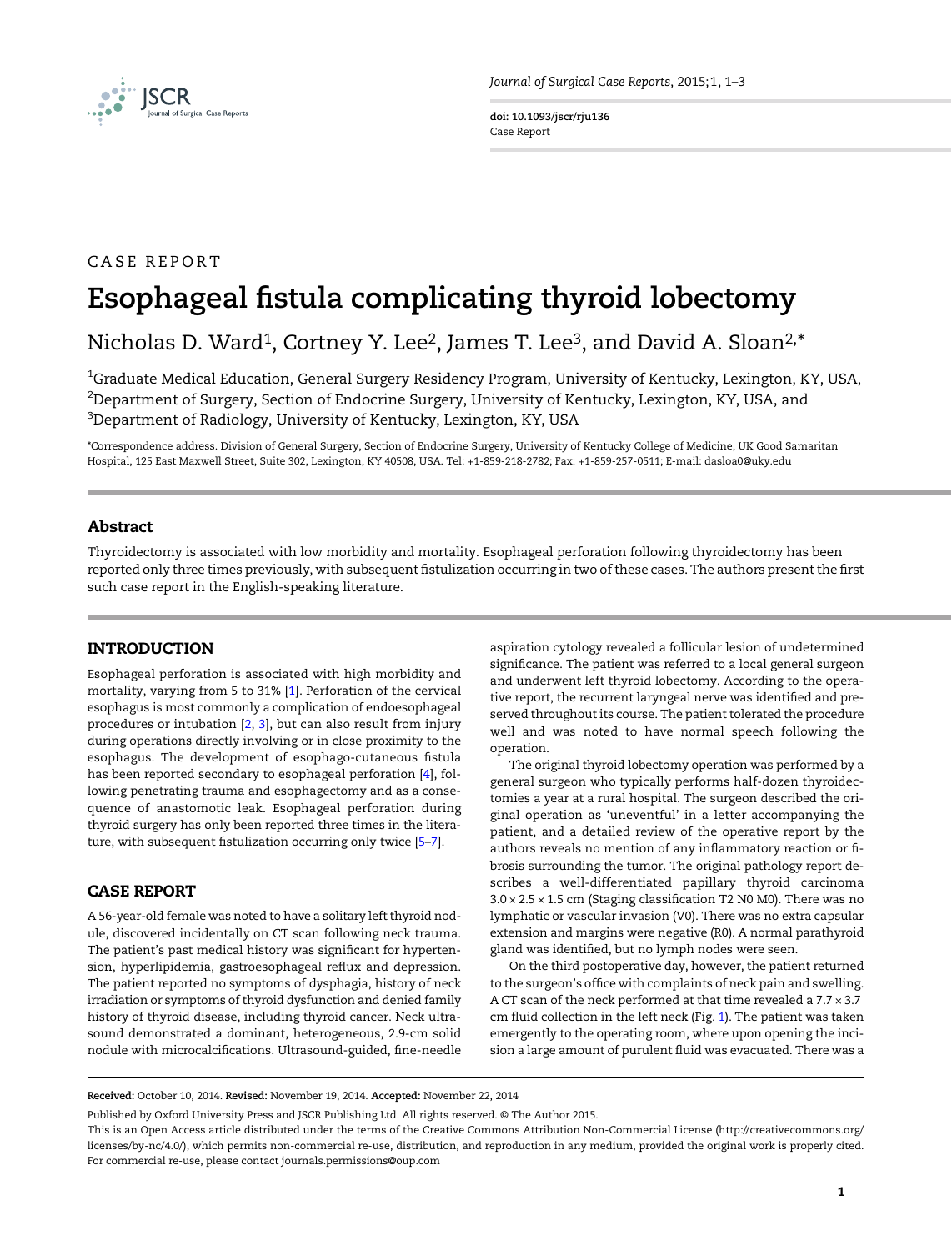<span id="page-3-0"></span>

Figure 1: Axial CT image of the neck without oral or intravenous contrast demonstrates an air fluid collection in the left thyroid lobectomy bed (white arrows). Subcutaneous emphysema and a large anterior neck air fluid collection (asterisks) are also present. T, residual right lobe of the thyroid.

thick, yellowish exudate adherent to the involved surfaces, and the strap muscles were noted to be thickened, stiff and friable. Inspection of the esophagus revealed no obvious injury, but surrounding tissues were noted to be discolored and inflamed, making visualization of the esophagus difficult. The recurrent laryngeal nerve, which had been identified during the initial operation, was not seen.

To better characterize the nature of the injury, the wound was filled with sterile water, and air was instilled into the esophagus via placement of an orogastric tube. Air was then seen bubbling into the wound. Indigo carmine diluted in water was instilled into the esophagus, whereupon blue-tinged fluid was seen leaking into the wound from an upper esophageal defect. A 3.0 silk suture was placed in the area of the defect, and the repair buttressed with omohyoid muscle. The strap muscles were closed in the midline, and two Jackson–Pratt drains were placed for wide drainage.

The patient soon demonstrated a recurrent esophageal leak (Fig. 2), which was managed by maintaining the patient nil per os, providing nutrition via a feeding tube, and applying negative pressure to the wound. The esophageal leak gradually resolved, as evidenced by multiple contrast esophagrams, permitting removal of the patient's drains. Prior to discharge from the hospital, barium esophagram showed no evidence of contrast extravasation.

Pathology demonstrated a 3-cm, well-differentiated papillary thyroid carcinoma with negative margins and no lymphatic or vascular invasion (T2, N0, M0, R0 and V0). The patient was referred to an experienced endocrine surgeon at a tertiary care institution for completion thyroidectomy; that surgeon performs ∼250 thyroidectomies per year. Upon evaluation, the patient complained of hoarseness and dysphagia, most pronounced with liquids, and flexible laryngoscopy revealed a fixed and paramedian left true vocal cord. Thyroid ultrasound showed multiple sub-centimeter nodules of the remaining thyroid, diffuse heterogeneity and no evidence of suspicious cervical lymphadenopathy.

Uncomplicated completion thyroidectomy was performed ∼11 months after the patient's initial operation. Prior to completion thyroidectomy, the patient's voice quality had improved considerably, but nasolaryngoscopy again showed a fixed paramedian left vocal cord. Final pathology revealed no evidence of



Figure 2: Axial CT image of the neck after fluoroscopy barium swallow demonstrates contrast pooling in the lobectomy bed with a fistulous connection to the esophagus (white arrow; image shown using a 'bone window' to clearly outline the barium contrast).

malignancy, and the patient was subsequently referred for adjuvant radioactive iodine therapy.

#### DISCUSSION

In experienced hands, thyroidectomy is a safe procedure associated with low complication rates. The most common complications include recurrent laryngeal nerve injury, neck hematoma and hypoparathyroidism. Numerous large retrospective studies have examined the incidence of postoperative complications following thyroidectomy, with definitive morbidity rates ranging from 2.8 to 16.4% [[8](#page-4-0)–[10](#page-4-0)]. Thyroid cancer operations are consistently associated with higher complication rates than operations performed for benign disease. While esophageal perforation may occur spontaneously, most studies implicate iatrogenic causes in the majority of cases [\[2,](#page-4-0) [4](#page-4-0)]. Other causes include blunt and penetrating trauma, Boerhaave syndrome, malignancy and inadvertent injury during surgery [\[4\]](#page-4-0). Esophageal perforations have been reported in association with pneumonectomy, vagotomy, hiatal hernia repair, cervical spine operations and atrial surgery.

The clinical spectrum of esophageal perforation is broad. Commonly presenting signs and symptoms include chest pain, dysphagia, dyspnea, subcutaneous emphysema and epigastric pain [\[3](#page-4-0)]. In the setting of recent endoscopy or surgery, these clinical manifestations should raise suspicion for esophageal perforation. Because of variability in clinical presentation, however, early diagnosis is often difficult, which may lead to treatment delays. Chest and neck radiographs should be obtained immediately, and in those patients whose clinical presentation and radiography are suggestive of esophageal perforation, CT or water-soluble contrast esophagram should be performed for definitive diagnosis [\[3](#page-4-0)].

Traditionally, esophageal perforations have been managed operatively [\[1\]](#page-4-0), depending on the location and nature of the injury. Conservative management, which includes bowel rest,